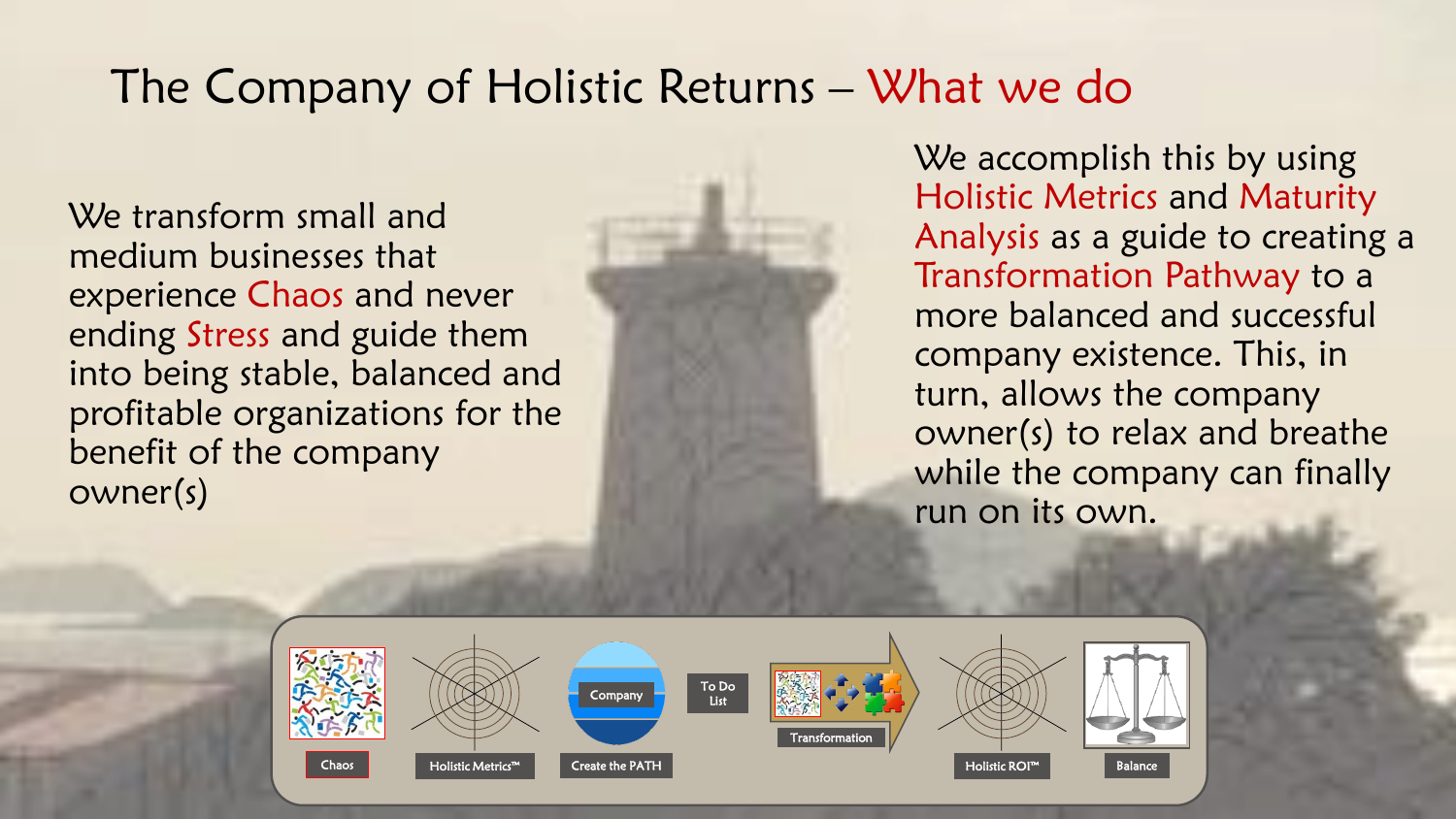## The Company of Holistic Returns – Our Philosophy

We are a Unifying Network of individuals whose purpose is the development of small companies and their owners, from a Holistic-Strategic perspective and who share common, fundamental Personal & Business Values and are genuinely interested in helping other company owners along their journey in life.

We focus on the Whole, where Vision, Motivation & Positive Change for the company owner(s) as well as the company and its employees are the primary focus.